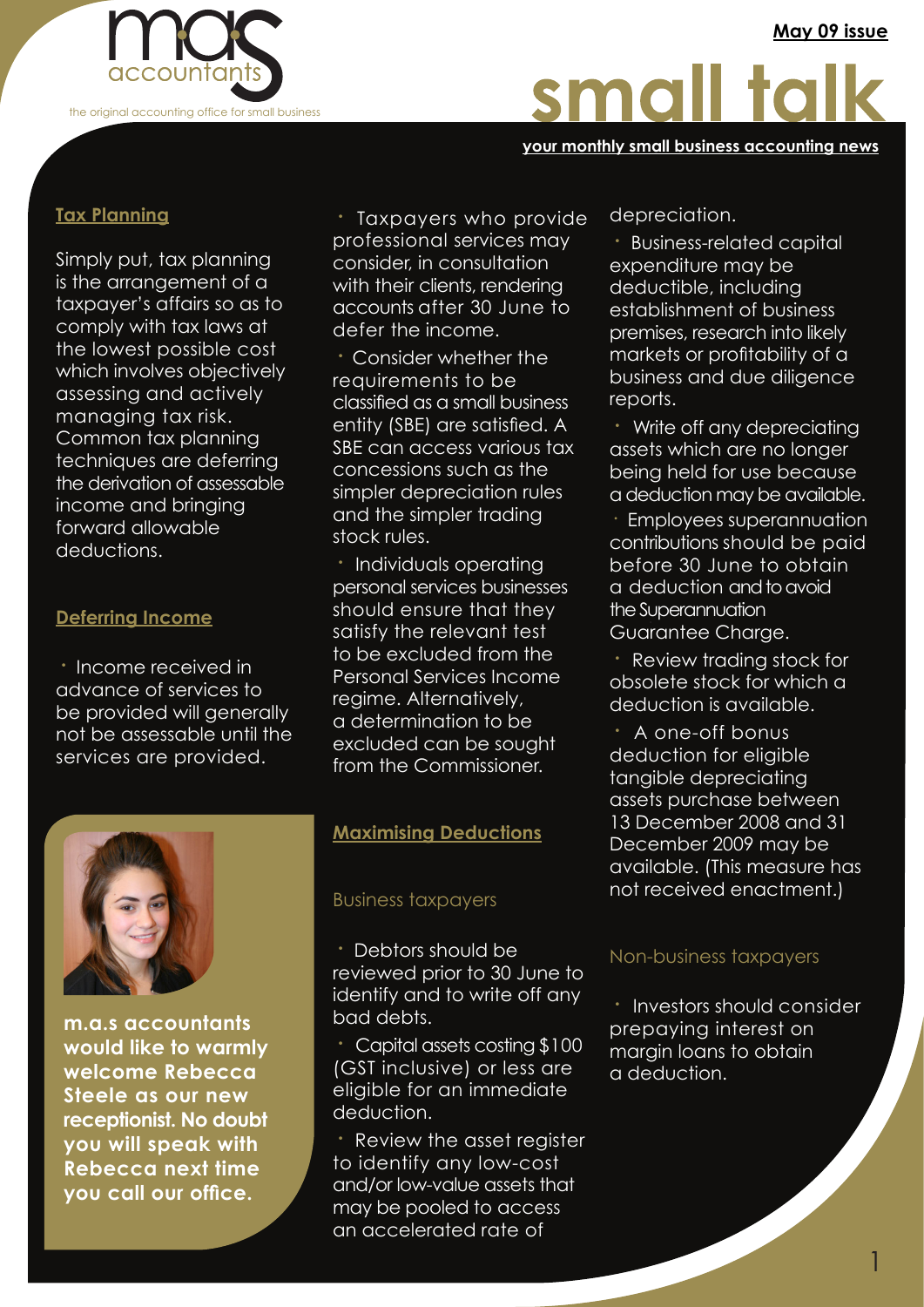

# small talk

**your monthly small business accounting news**

**·** Outgoings incurred for managed investment schemes may be deductible following a Full Federal Court decision.

**·** Assets costing \$300 or less may qualify for an immediate deduction subject to certain conditions.

**·** A deduction for personal superannuation contribution is available where the 10% rule is satisfied.

# **Capital Gains Tax**

**·** Consider deferring the disposal of an asset to the 2009/10 income year to take advantage of the changes to the individual tax rates.

**·** Consider deferring the disposal of shortly-held assets to access the CGT discount, where available.

**·** Consider crystallising any unrealised capital losses in the income year if a significant capital gain is anticipated. Individual taxpayers can consider contributing some or all of the gain to her or his superannuation fund because a deduction may be available for personal superannuation contributions.

**·** Consider whether a rollover relief is available to defer any capital gains.

**·** Consider the availability of the small business CGT concessions which can disregard, reduce or defer

a capital gain arising from the disposal of an asset which has been used by an entity in the course of carrying on its business.

# **Companies**

**·** The franking percentage for distributions to shareholders should be the same for each franking period to avoid a franking deficit tax.

**·** A private company has four months after the end of the income year to provide its shareholders with a distribution statement for dividends paid.

**·** Loans, payments and debt forgiveness by private companies to their shareholders and associates may give rise to unfranked dividends assessable to the shareholders and associates. As such, loans or payments should be repaid by the earlier of the due date for lodgment of the company's return for the year or the actual lodgment date. Alternatively, appropriate loan agreements should be in place.

# **Trusts**

**·** A minor (ie aged under 18) can receive up to \$2,667 in non-taxable distribution

for the 2008/09 income year.

**·** Avoid retaining income in the trust because the income may be taxed at 46.5%.

**·** If a company is owned by a discretionary trust, consider whether a family trust election (FTE) is needed to ensure any losses or bad debts incurred by the company will be deductible.

. franking credits attached **·** If shares are owned by a discretionary trust, consider the necessity for the trustee to make a FTE to ensure any to the dividends will not be 'wasted'.

**·** If a FTE has been previously made, avoid distributing outside the family group to avoid the family trust distributions tax.

**·** If a trust has an unpaid present entitlement to a corporate beneficiary, the unpaid entitlement should be paid by the earlier of the due date for lodgment of the trust's return for the year or the actual lodgment date.

#### **Superannuation Strategies**

**·** A re-contribution strategy may produce tax benefits for taxpayers under age 60.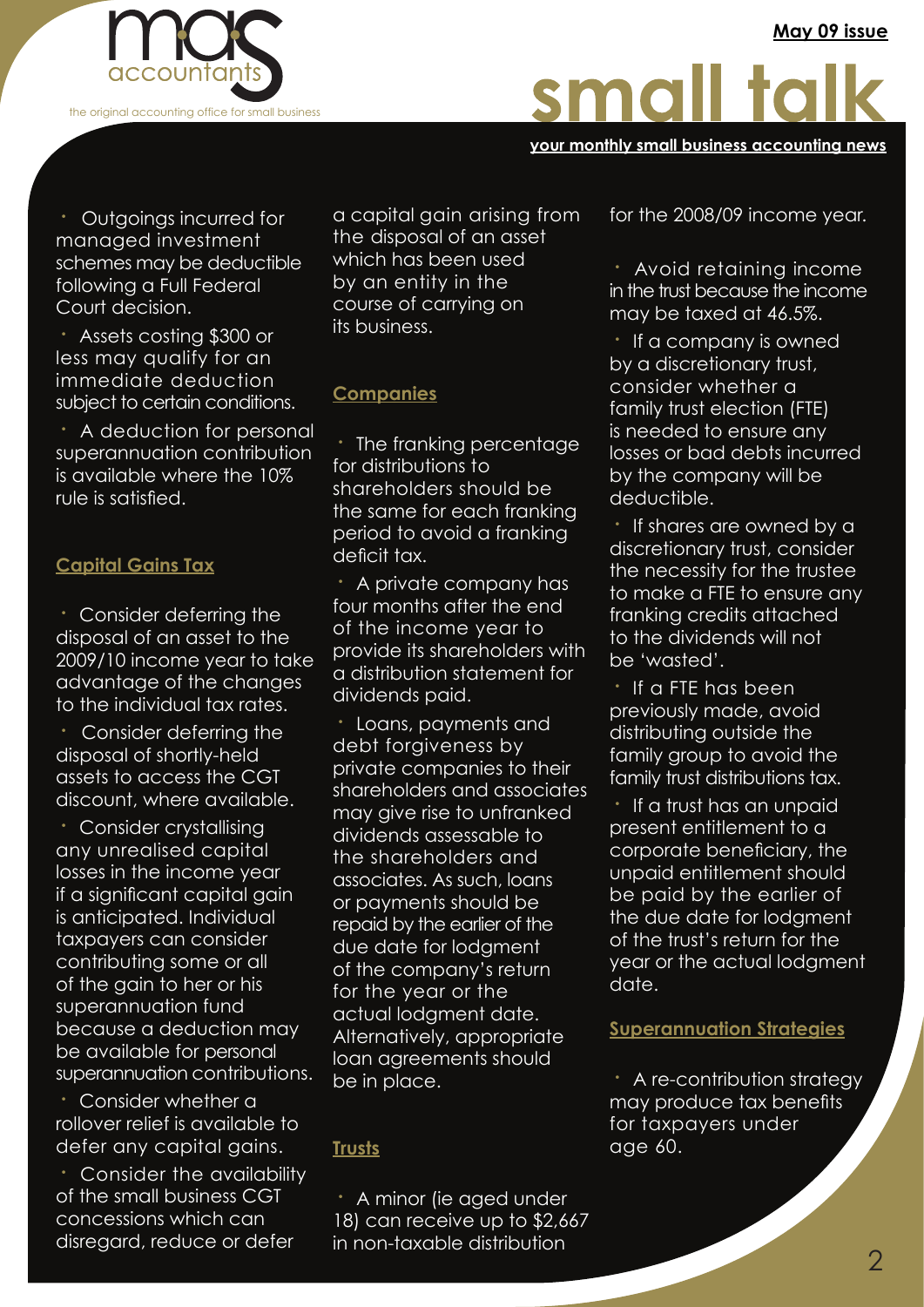

**your monthly small business accounting news**

**·** Low-income earners (including self-employed persons) should consider making a personal superannuation contribution to qualify for the government superannuation cocontribution payment.

**·** Consider splitting contributions between spouses to effectively transfer concessional contributions to the older spouse who will reach age 60 first.

**·** A tax offset may be available to taxpayers who made eligible contributions to a superannuation fund on behalf of their low-income or non-working spouse.

**·** Taxpayers who have reached their preservation age should consider the benefits of a transitional to retirement pension.

**·** The government has introduced a measure allowing pensioners the option to draw half of the year's minimum required pension amount.

# **Developments since 1 July 2008**

Taxpayers should note recent tax law changes, which include:

**·** The Education Tax Refund – eligible families can claim a tax refund for qualifying expenses incurred on their children's education,

subject to a maximum limit;

**·** The Medicare levy surcharge thresholds for individuals and families have increased; and

**·** The Fuel Tax Credits Scheme has been expanded thereby most business taxpayers can claim credits for fuel used in their businesses.

# **mas accountants Now Offers BPAY Facilities**

In line with trying to make your life easier, mas accountants are now offering a simpler and more convenient way to pay your bills, using either visa or mastercard or directly from your cheque or savings account.

BPAY is now used by more than 55% of Australians, and the Bpay system is recognised as easy, convenient, and secure. The sample mas accountants invoice shows our Biller Code and your payment reference number. It's as easy as 1-2-3.

# . **To pay bills online or over the phone with BPAY follow these simple steps**

- 1. Register for Internet or phone banking with your financial institution, if you haven't already.
- 2. Look for the distinctive BPAY logo on your bills.



- 3. Log on to your Internet banking site or call your phone banking service.
- 4. Select the BPAY or bill payment option and follow the simple instructions.
- 5. Wait for and record your receipt number.